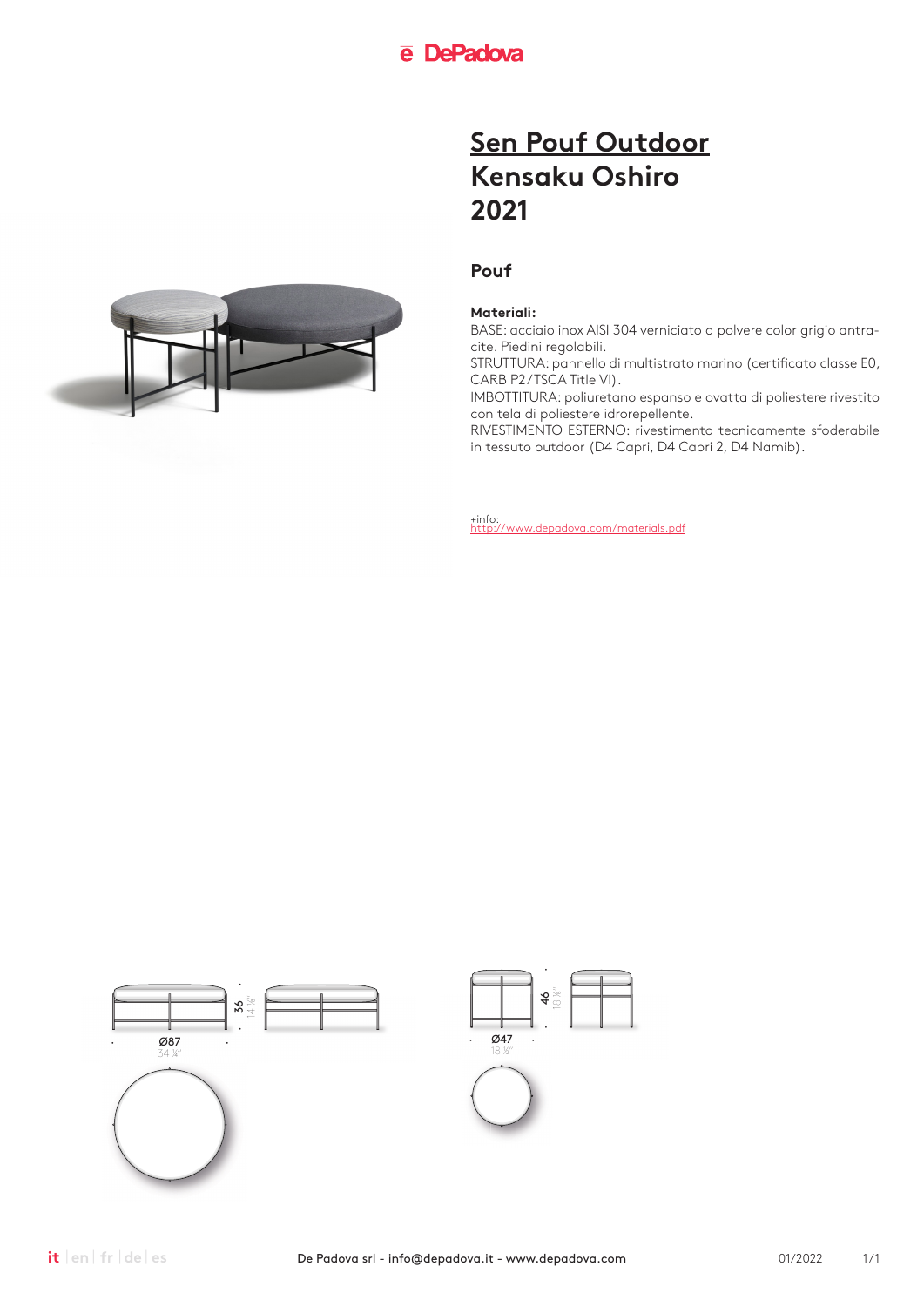## **Pouf**

### **Materials:**

BASE: anthracite grey powder-coated AISI 304 stainless steel. Adjustable feet.

FRAME: marine plywood panel (class E0, CARB P2 / TSCA Title VI certified)

PADDING: polyurethane foam and polyester wadding covered with waterproof polyester cloth.

EXTERNAL COVER: technically removable cover in outdoor fabric (D4 Capri, D4 Capri 2, D4 Namib).



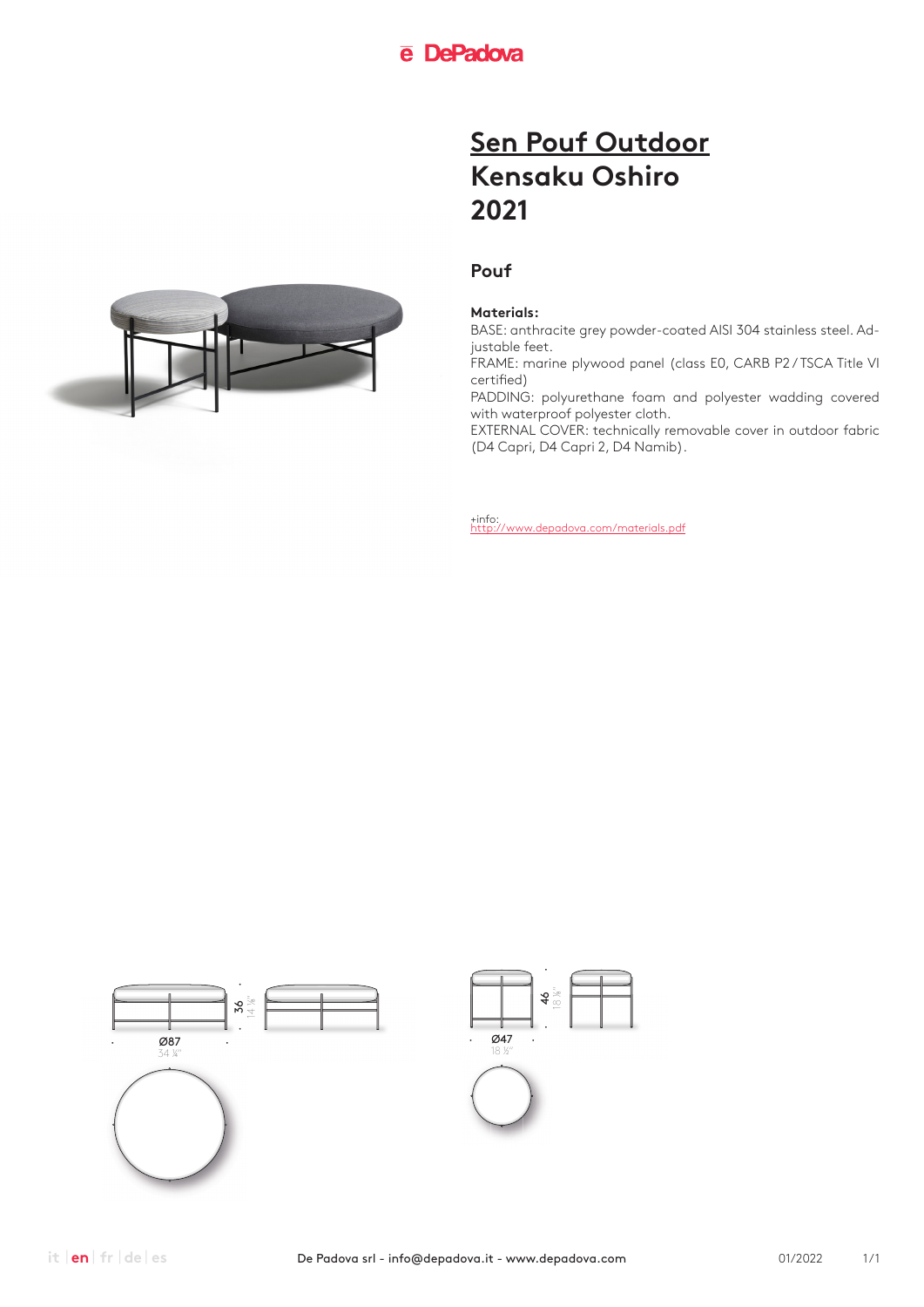## **Pouf**

### **Matériaux:**

BASE: acier inox AISI 304 peint à poudre gris anthracite. Pieds réglables.

STRUCTURE: panneau de multiplis marin (certificat classe E0, CARB P2/TSCA Title VI)

REMBOURRAGE: mousse de polyuréthane et ouate de polyester revêtue avec toile de polyester hydrofuge.

REVÊTEMENT EXTERNE: revêtement techniquement déhoussable en tissu d'extérieur (D4 Capri, D4 Capri 2, D4 Namib).



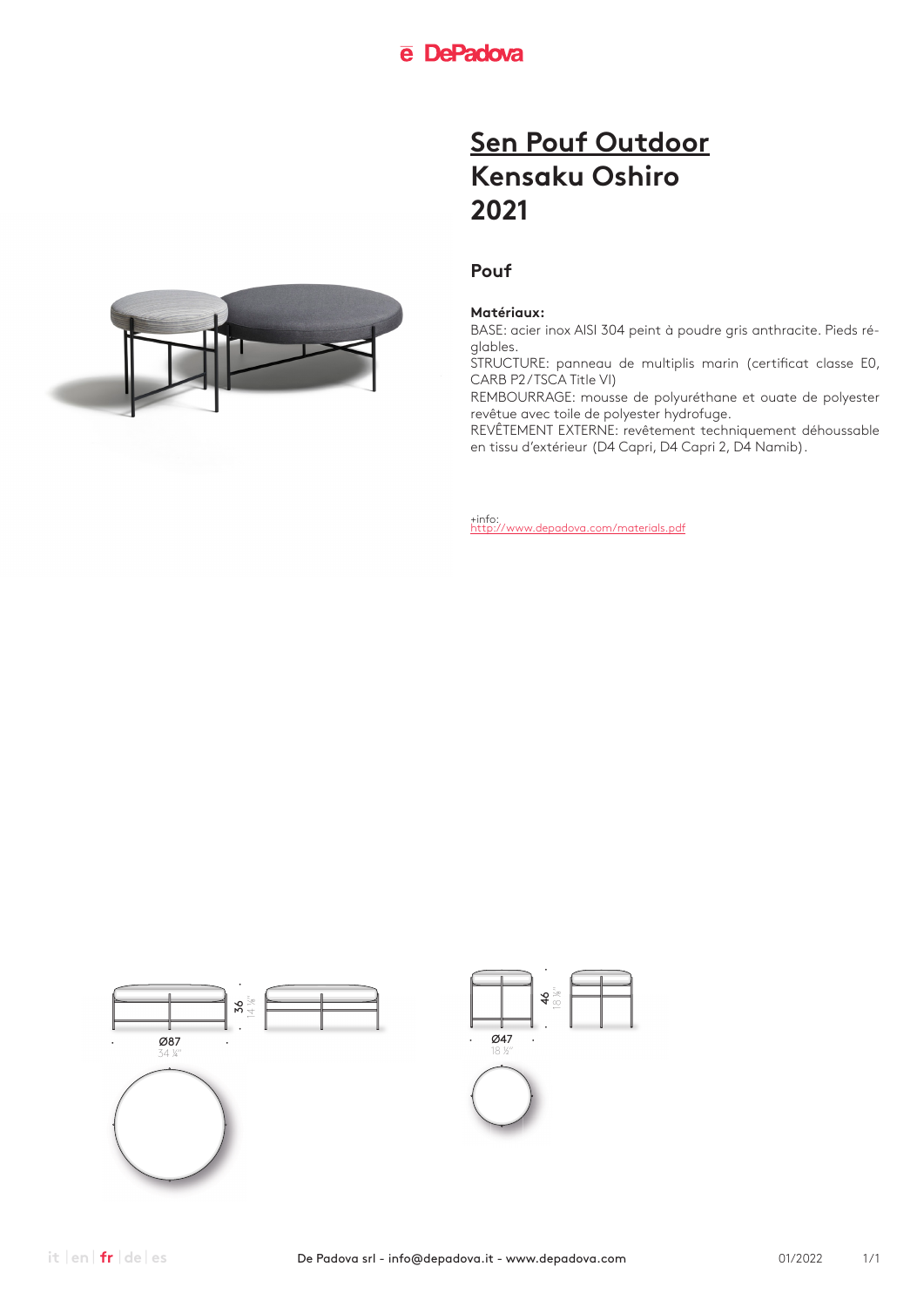## **Puff**

### **Materialien:**

GESTELL: Edelstahl AISI 304 mit Pulverlackierung, anthrazitgrau. Verstellbare Füße.

INNENGESTELL: seewasserfestes Multiplex (zertifiziert Klasse E0, CARB P2/TSCA Title VI).

POLSTERUNG: Polyurethanschaum und Polyesterwatte mit Überzug aus wasserabweisendem Polyestergewebe.

AUSSENBEZUG: technisch abnehmbarer Stoffbezug für Einsatz in Außenbereichen (D4 Capri, D4 Capri 2, D4 Namib).